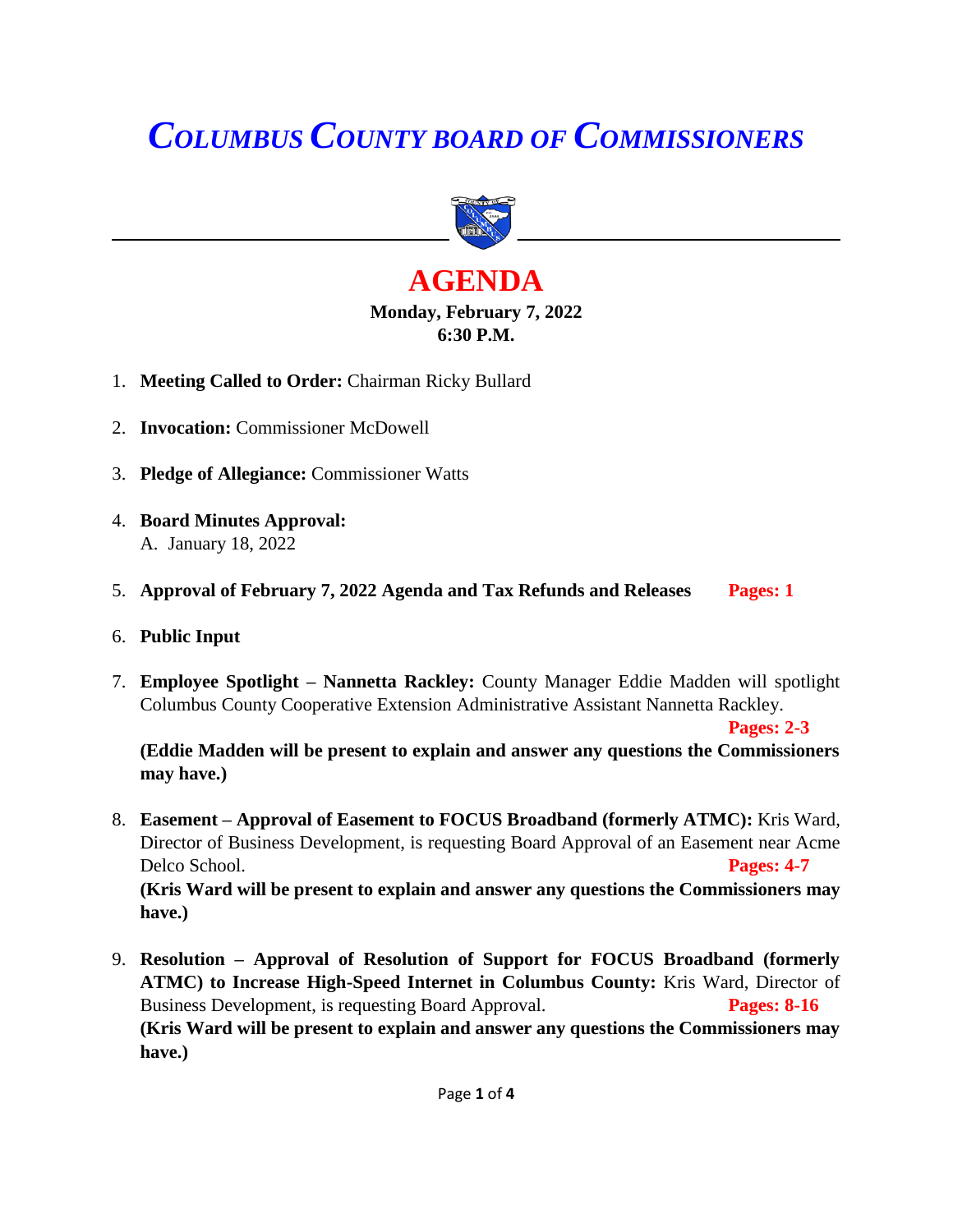10. **NC Cooperative Extension – Approval of MOA and NC Aquatic Weed Capital Project Ordinance, and an Update on the Giant Salvinia Project:** Dalton Dockery, Director, is requesting Board Approval and will provide the Board with an update.

**Pages: 17-24**

**(Dalton Dockery will be present to explain and answer any questions the Commissioners may have.)**

11. **Administration – Approval of Lease of Fair Bluff School:** County Manager Eddie Madden is requesting Board Approval to lease the Fair Bluff School to the Town of Fair Bluff.

**Pages: 25-29**

**(Eddie Madden will be present to explain and answer any questions the Commissioners may have.)**

- 12. **Administration – Approval of Lease Agreement with NCDPS:** County Manager Eddie Madden is requesting Board Approval to lease the office space located at 110 Courthouse Square to NCDPS Juvenile Justice Office. **Pages: 30-38 (Eddie Madden will be present to explain and answer any questions the Commissioners may have.)**
- 13. **Administration – Approval of Interlocal Agreement between the Town of Lake Waccamaw and Columbus County Regarding State Funding for a Bike and Pedestrian Project:** County Manager Eddie Madden is requesting Board Approval. **Pages: 39-48 (Eddie Madden will be present to explain and answer any questions the Commissioners may have.)**
- 14. Planning 1<sup>st</sup> Reading of an Amendment to the Subdivision Regulations Ordinance of **Columbus County and Request for Public Hearing:** Dr. Gary Lanier, Director, is requesting a first reading and establishment of February 21, 2022, at 6:30 PM, or as soon thereafter may be heard, for a Public Hearing for an amendment to Chapter 10, Part 3, Article 4, Section 8, Item E (Storm Water Management Plan). **Pages: 49-51**

**(Dr. Gary Lanier will be present to explain and answer any questions the Commissioners may have.)**

15. Planning – 1<sup>st</sup> Reading of an Amendment to the Land Use Regulations Ordinance of **Columbus County and Request for Public Hearing:** Dr. Gary Lanier, Director, is requesting a first reading and establishment of February 21, 2022, at 6:30 PM, or as soon thereafter may be heard, for a Public Hearing for an amendment to Chapter 10, Part 2, Article 8, Section 2 (Regulated Uses) to add Multi-Family Housing to the list of Regulated Uses Requiring a Special Use Permit. **Pages: 52-54**

**(Dr. Gary Lanier will be present to explain and answer any questions the Commissioners may have.)**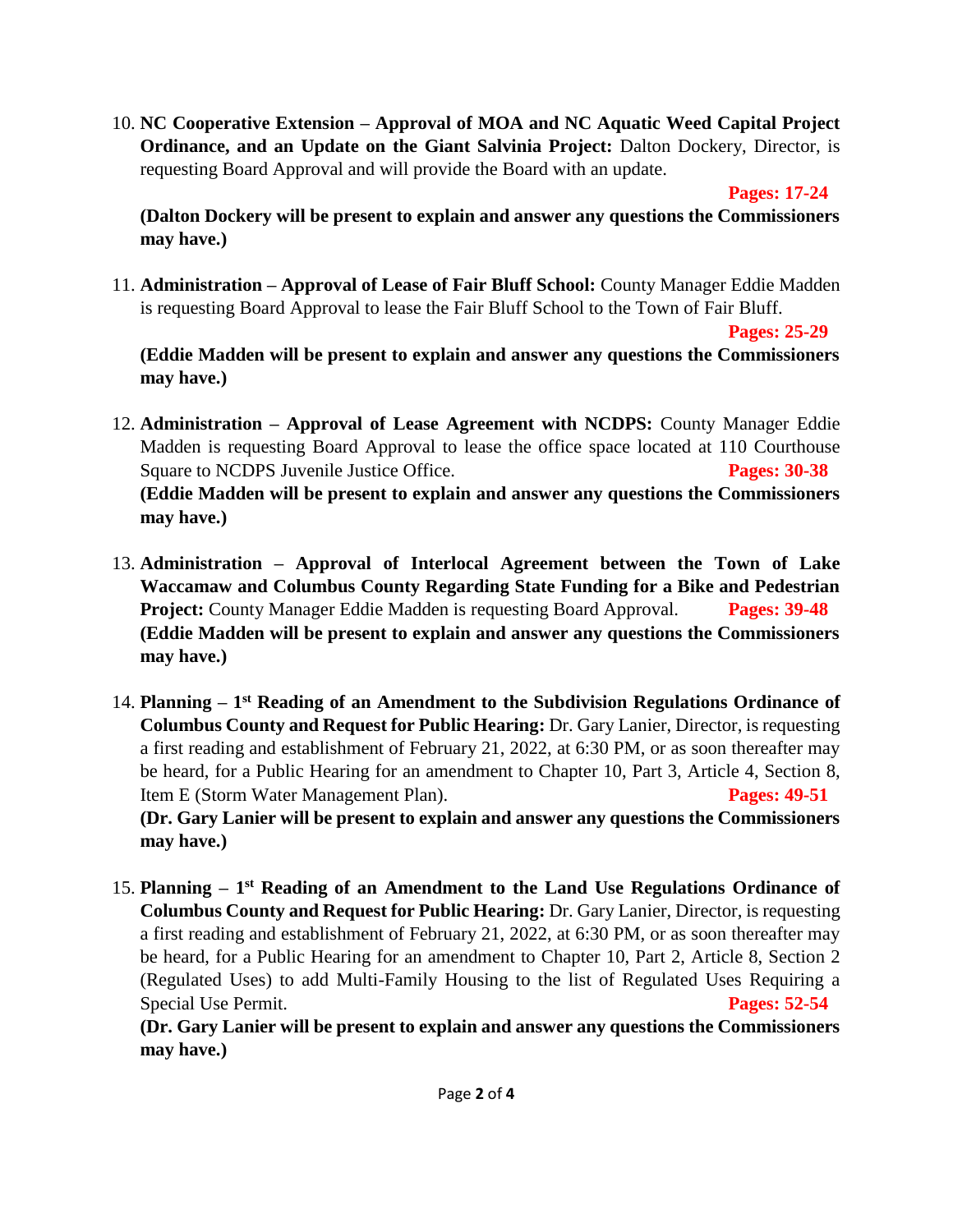- 16. **Resolution – Approval of Granting Signatory Authority to Nick West to execute documents for Sedgwick Insurance Vehicle Claims:** Amanda Prince, Staff Attorney, is requesting Board Approval. **Pages: 55-56 (Amanda Prince will be present to explain and answer any questions the Commissioners may have.)**
- 17. **Finance – Approval of Draft Minutes and Second Amendment to Installment Financing Contract between First Bank and County of Columbus, NC for Whiteville City School:**  Amanda Prince, Staff Attorney, is requesting Board Approval. **Pages: 57-80 (Amanda Prince will be present to explain and answer any questions the Commissioners may have.)**
- 18. **Appointments/Re-Appointments/Replacements:** Staff is requesting appointments, reappointments or replacements to the following boards, committees and councils.

| <b>Legend: EB</b>   | $=$ Entire Board            |
|---------------------|-----------------------------|
| <b>Listed Zone#</b> | $=$ Individual Commissioner |
|                     |                             |

| <b>Zone I:</b>   | <b>Jerome McMillian</b> | <b>Zone V:</b>   | <b>Brent Watts</b>         |
|------------------|-------------------------|------------------|----------------------------|
| <b>Zone II:</b>  | <b>Chris Smith</b>      | <b>Zone VI:</b>  | <b>Ricky Bullard</b>       |
| <b>Zone III:</b> | Giles E. Byrd           | <b>Zone VII:</b> | <b>Charles T. McDowell</b> |
| <b>Zone IV:</b>  | <b>Lavern Coleman</b>   |                  |                            |

| <b>COMMITTEE</b>                         | $ZONE/EB$   $PERSON(S)$     | <b>EXP. DATE</b> |
|------------------------------------------|-----------------------------|------------------|
| <b>Columbus County Animal</b><br>Control | Millie Freeman (attendance) | 07/17/2023       |
| Board of Health                          | Christy Perdue, MD          | 12/31/2021       |

#### **RECESS REGULAR SESSION and enter into COLUMBUS COUNTY WATER and SEWER DISTRICTS I, II, III, IV and V BOARD MEETING**

19. **Columbus County Water and Sewer Districts I, II, III, IV and V – Approval of Minutes:** A. January 18, 2022

## **ADJOURN COMBINATION MEETING of COLUMBUS COUNTY WATER and SEWER DISTRICTS I, II, III, IV AND V BOARD MEETING**

#### 20. **Comments:**

- A. Board of Commissioners; **and**
- B. County Manager.